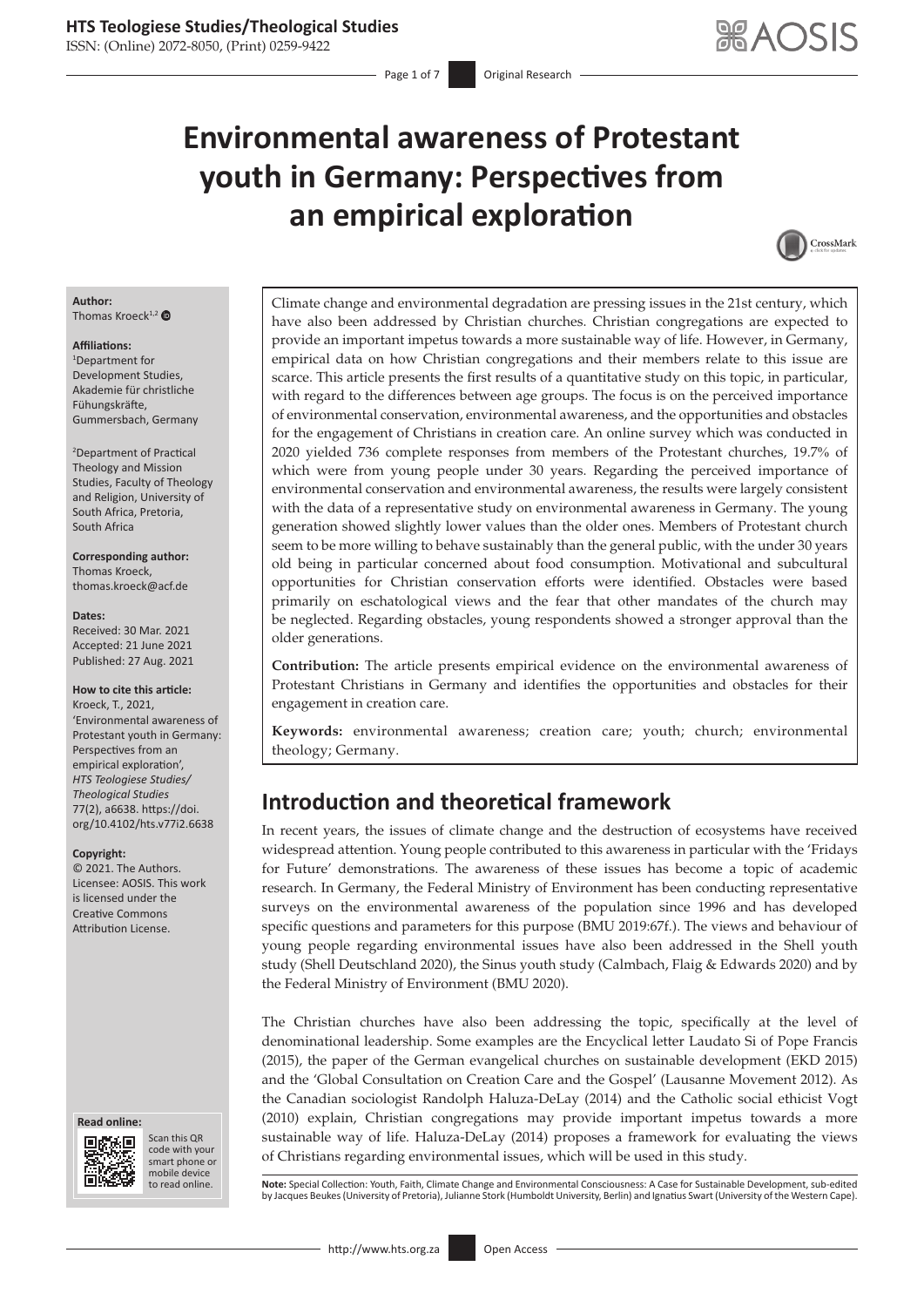Although there are Christian initiatives like the environmental management of the Protestant and Roman Catholic mainline churches [\(www.kirum.org](www.kirum.org)) or the nature conservation network, A Rocha ([www.arocha.org\)](www.arocha.org), in Germany, the issue of creation care seems to receive little attention at the local congregational level. Whilst empirical data on how Christian congregations and their members relate to this issue are available in North America (e.g. Haluza-DeLay 2008, Peifer, Ecklund & Fullerton 2014), they are scarce in Germanspeaking countries. In order to close this gap, a study was initiated by the section Development Studies of the Academy for Christian Leadership, $1$  with the intention to identify chances and obstacles for the engagement of Christians in creation care. In this article, the first results of this study are presented, especially with regard to differences between age groups.

# **Research methods and design**

This study uses a quantitative approach and is based on an online survey conducted from the end of May to the beginning of October 2020. The topics covered in the survey were environmental awareness, characteristics of the Christian congregations, reasons for or against involvement in creation care, and demographic data. Some of the items were taken from the study of the Federal Ministry for Environment (BMU 2019).

To find participants, local congregations were approached directly and then the link to the survey was distributed through various networks. The responses came mainly from congregations of the mainline Protestant churches (EKD), Free Evangelical Churches (FeG) and the pietistic movement (Gnadauer Verband<sup>2</sup>). The collected data did not allow to identify individual respondents and the study was not expected to cause any harm to participants. In total, there were 736 complete responses from members of the Protestant churches that could be evaluated. The data were analysed using descriptive statistics.

Table 1 provides an overview of the characteristics of the sample. In this sample, 19.67% of the respondents were less than 30 years old, with an average age of 23.63 years. In the study of the Federal Ministry for Environment (BMU 2019:25), those below 30 years old are characterised as the 'global and digital generation' (GG). The other age groups are summarised in this article as older generations (OG) and had a mean age of 53.89 years. Women and men were equally represented in the sample. Almost 80% of the respondents had a high school diploma or a university degree. Eighty-five per cent of them lived in the western parts of Germany.

Most respondents described themselves as rather, or very strongly religious. It is noticeable that, on average, the younger participants assessed themselves as somewhat 1.Akademie für christliche Führungskräfte, Gummersbach, Germany ([www.acf.de](http://www.acf.de)).

2.The Gnadauer Verband is an umbrella organisation of congregations, which emerged from a revival movement in the second half of the 19th century in Germany and Switzerland. They are independent, although most of their adherents are members of the mainline Protestant Churches.

more religious than the older generations. About half of the respondents had an above average concern for creation care. To offset this bias, some presentations of the results will distinguish between respondents who rate their concern for conservation as lower than average, average, or higher than average. As the sample size for the global and digital generation (GG) would be too small, the cross effect of age and church affiliation will not be considered in this article.

### **Results**

#### **Perceived importance of environmental conservation**

As in the representative study of the Federal Ministry for Environment (BMU 2019), participants were asked about their personal assessment of environmental quality (air, water, food, biodiversity), and on the importance of the environment and climate protection compared to other current issues.

Like in the BMU study (BMU 2019), the environmental quality was rated better in the immediate environment than in the whole of Germany and significantly better than worldwide (see Figure 1). On average, the respondents' ratings were higher than in the BMU study. Members of the global and digital generation (GG, up to 29 years) gave slightly higher ratings in most cases than the older generations.

With regard to the importance of environmental and climate protection as a social task, this topic was ranked second by the younger as well as the older generation. In the BMU studies of 2019, it ranked third (p. 17) and in the BMU 2020 study with 14–22 years old, it had the first rank (p. 16). Although the survey was conducted during the Covid-19 pandemic, the importance of the health system was not rated higher than in the BMU study (BMU 2019).

#### **Environmental awareness**

The questions on environmental awareness were also taken from the BMU (2019) study. It uses the following categories: (1) Environmental cognition, which concerns evaluations

| TABLE 1: Characteristics of the sample in relation to church affiliation. |  |  |  |
|---------------------------------------------------------------------------|--|--|--|
|                                                                           |  |  |  |

| Generation†  | Church          | $\boldsymbol{n}$ | $\frac{0}{0}$ | Age<br>(years) | $\%$<br>Female | Religiosity: | Environment<br>concern¶ |
|--------------|-----------------|------------------|---------------|----------------|----------------|--------------|-------------------------|
| GG           | <b>EKD</b>      | 28               | 19            | 21.71          | 46             | 3.15         | 2.41                    |
|              | <b>FEG</b>      | 44               | 31            | 24.27          | 59             | 3.43         | 2.19                    |
|              | Gnadau          | 52               | 36            | 24.17          | 62             | 3.69         | 2.40                    |
|              | Other           | 20               | 14            | 23.45          | 40             | 3.28         | 2.38                    |
|              | <b>Total GG</b> | 144              | 100           | 23.63          | 55             | 3.45         | 2.34                    |
| OG           | <b>EKD</b>      | 148              | 25            | 56.77          | 53             | 3.08         | 2.54                    |
|              | FEG             | 164              | 28            | 53.51          | 46             | 3.35         | 2.32                    |
|              | Gnadau          | 185              | 31            | 52.09          | 45             | 3.50         | 2.26                    |
|              | Other           | 95               | 16            | 53.60          | 59             | 3.47         | 2.39                    |
|              | Total OG        | 592              | 100           | 53.89          | 47             | 3.35         | 2.37                    |
| <b>Total</b> |                 | 736              |               | 47.97          | 48             | 3.37         | 2.36                    |

†, GG, global and digital generation (below 30 years), OG = older generations.

‡, Self-assessment of religiosity: 1 = not religious, 2 = little religious, 3 = rather strongly religious, 4 = very strongly religious.

¶, Self-assessment of environmental concern in relation to the majority of the congregation:  $1 =$  below average,  $2 =$  average,  $3 =$  above average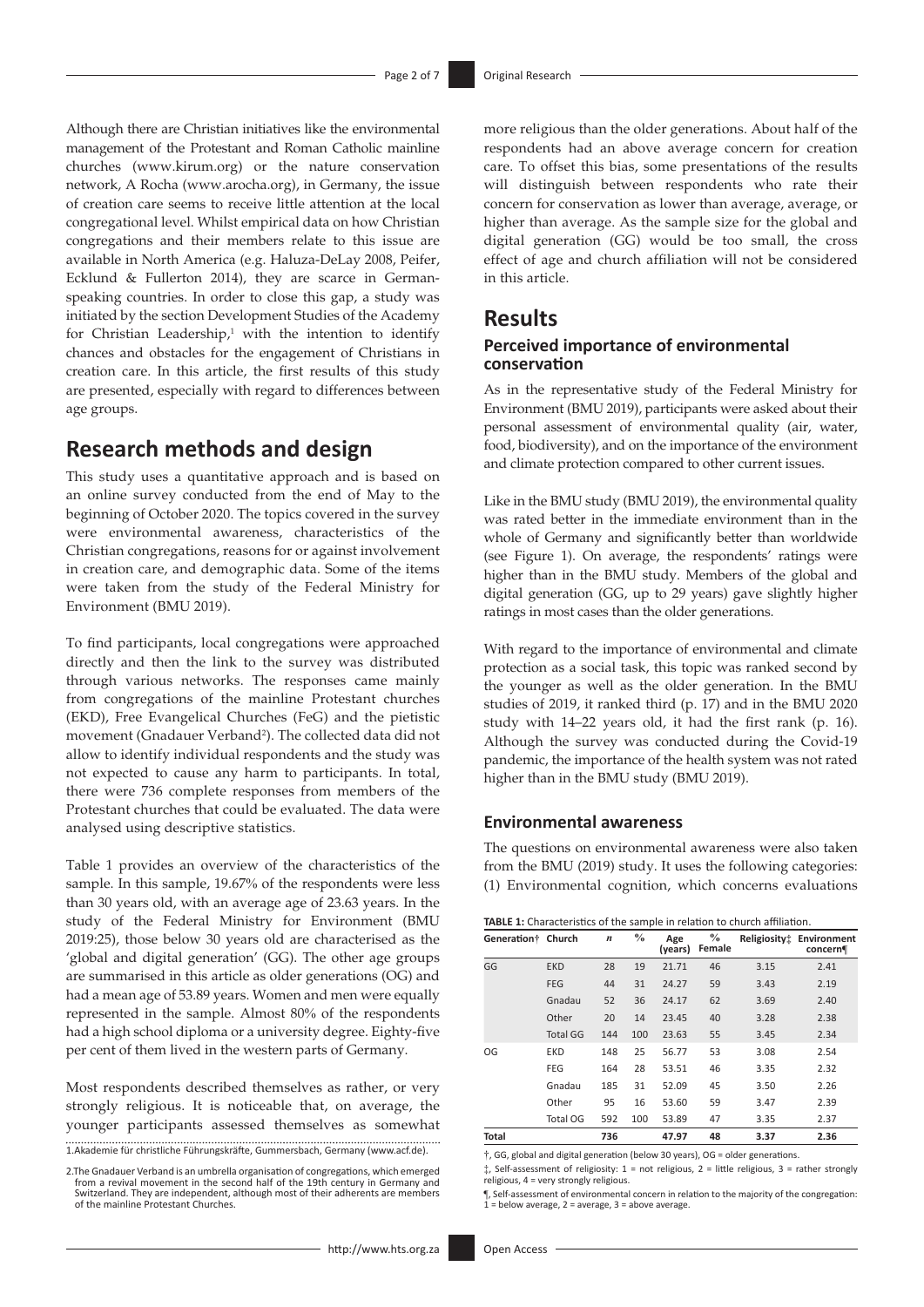of this subject, (2) Environmental affect, related to positive and negative concern and (3) Environmental action, as concrete behaviour (BMU 2019:68). The results of the individual items were converted to a scale from 0 (low) to 10 (high).

As Figure 2 shows, the results were comparable to those of the BMU study. The respondents who rated their interest in protecting the environment as average were slightly lower in environmental cognition and affect and slightly higher in action than in the BMU study. Comparing the generations, environmental awareness seems to be somewhat less pronounced amongst the younger generation (GG) than amongst the older ones. With regard to congregational affiliation, members of the Protestant mainline church (EKD) had somewhat higher values. This is particularly clear amongst those with a below-average interest in environmental issues, whilst there were hardly any differences amongst those for whom these concerns are important.

As with the summary scores, there were similar trends for most of the individual items as in the BMU study (2019).

However, a few deviations should be noted. Regarding environmental cognition, the importance of the environment for a good life was rated lower by the younger generation (see Table 2).

There are also deviations in the environmental affect with regard to the statements 'I get annoyed when others want to tell me that I should live in an environmentally conscious way' and 'The environmental problem is greatly exaggerated by many environmentalists', for which there was less agreement than in the BMU study (see Table 2). This may indicate that members of the Protestant congregations are more open to behavioural change than the average German population. There were no pronounced differences between the generations in this regard.

In terms of environmental behaviour, it is noticeable that meat consumption was reported as being less frequent than in the BMU study (see Table 3). Fifty-five per cent of the younger generation stated that they rarely eat meat. Compared to the BMU study (2019), our data also revealed a somewhat stronger tendency to buy food from controlled organic cultivation and to support creation care with



*Source*: Author's own data and BMU, 2019, *Umweltbewusstsein in Deutschland 2018: Ergebnisse einer repräsentativen Bevölkerungsumfrage*, Bundesministerium für Umwelt, Naturschutz und nukleare Sicherheit, Berlin.

**FIGURE 1:** Perception of environmental quality (1 = very poor, 4 = very good) by age group (GG = under 30 years, OG = 30 years and above) and concern for environmental protection.



*Source*: Author's own data and BMU, 2019, *Umweltbewusstsein in Deutschland 2018: Ergebnisse einer repräsentativen Bevölkerungsumfrage*, Bundesministerium für Umwelt, Naturschutz und nukleare Sicherheit, Berlin.

FIGURE 2: Environmental awareness (range 0–10) by age groups (GG = under 30 years, OG = 30 years and above) and concern for environmental protection (lower, average or higher concern).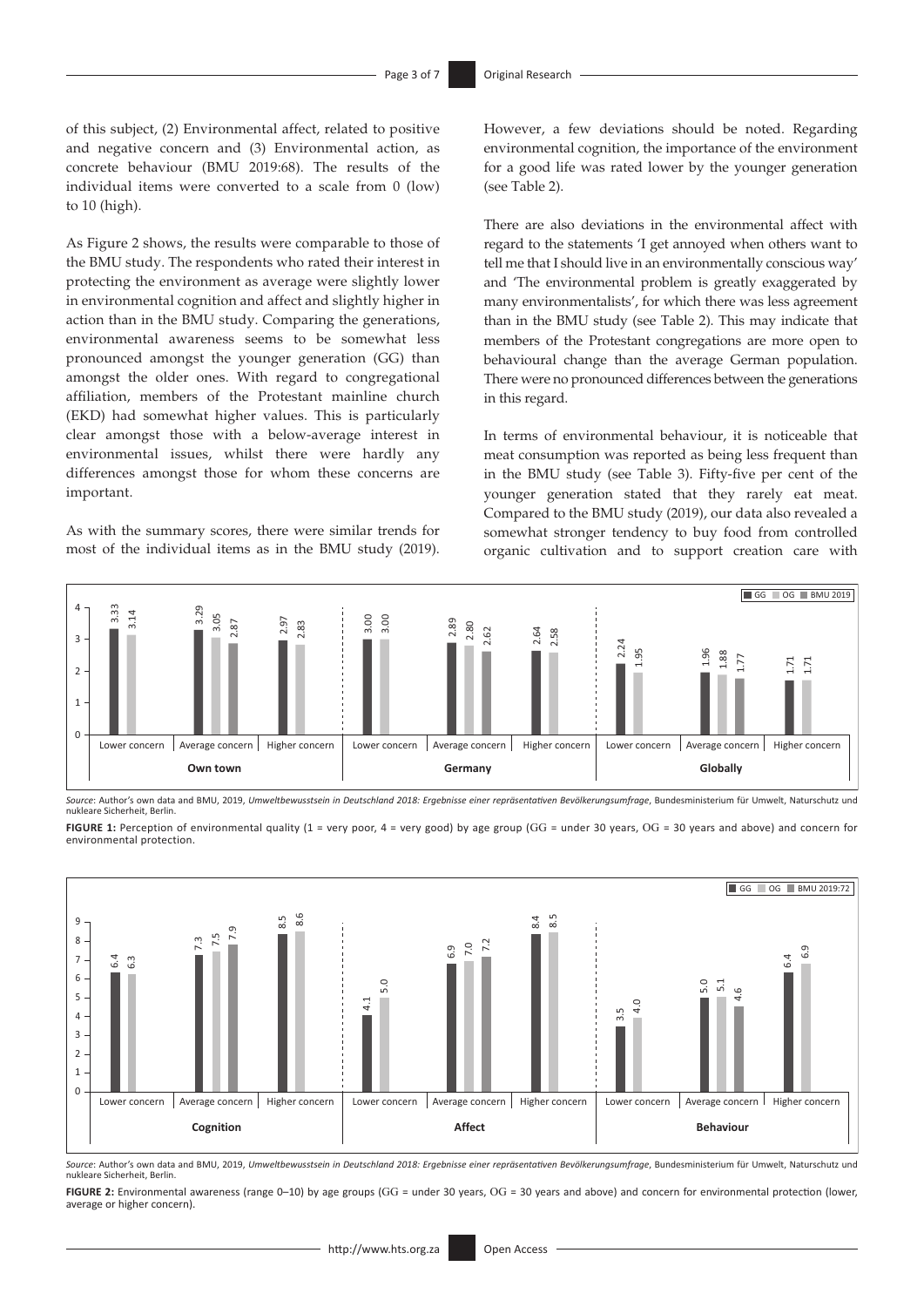**TABLE 2:** Consent with selected items of environmental awareness by age group.

|           | <b>Statements</b>                                                                                             | Age group       |    | Agree (%) Disagree (%) | n.a. (%)       |
|-----------|---------------------------------------------------------------------------------------------------------------|-----------------|----|------------------------|----------------|
|           | Other things are<br>important for a good life<br>than the environment<br>and nature.                          | GG              | 35 | 61                     | $\overline{4}$ |
|           |                                                                                                               | OG              | 28 | 70                     | $\overline{2}$ |
|           |                                                                                                               | Total           | 30 | 68                     | $\overline{2}$ |
|           | More environmental<br>protection means more<br>quality of life and health<br>for all.                         | <b>BMU 2019</b> | 17 | 81                     | $\overline{2}$ |
| Cognition |                                                                                                               | GG              | 82 | 17                     | $\mathbf{1}$   |
|           |                                                                                                               | OG              | 89 | 9                      | $\overline{2}$ |
|           |                                                                                                               | Total           | 88 | 10                     | $\overline{2}$ |
|           |                                                                                                               | <b>BMU 2019</b> | 90 | 8                      | $\overline{2}$ |
|           | The environmental issue<br>is greatly exaggerated by<br>many environmentalists.                               | GG              | 19 | 71                     | 10             |
|           |                                                                                                               | OG              | 24 | 73                     | 3              |
|           |                                                                                                               | Total           | 23 | 73                     | 4              |
| Affect    | I get annoyed when<br>others want to tell me<br>that I should live in an<br>environmentally<br>conscious way. | <b>BMU 2019</b> | 36 | 61                     | 3              |
|           |                                                                                                               | GG              | 30 | 68                     | $\mathbf{1}$   |
|           |                                                                                                               | OG              | 28 | 70                     | $\overline{2}$ |
|           |                                                                                                               | Total           | 29 | 69                     | $\overline{2}$ |
|           |                                                                                                               | <b>BMU 2019</b> | 61 | 37                     | $\overline{2}$ |

*Source*: Author's own data and BMU, 2019, *Umweltbewusstsein in Deutschland 2018: Ergebnisse einer repräsentativen Bevölkerungsumfrage*, Bundesministerium für Umwelt, Naturschutz und nukleare Sicherheit, Berlin.

GG, under 30 years, OG, 30 years and above, n.a., no answer.

**TABLE 3:** Consumption patterns by age group.

| <b>Behaviour</b>               | Age group       | Mostly<br>(%) | <b>Sometimes</b><br>(%) | Rarely<br>(%) | n.a.<br>(%)    |
|--------------------------------|-----------------|---------------|-------------------------|---------------|----------------|
| I eat meat at the main GG      |                 | 12            | 33                      | 55            | 0              |
| meals.                         | OG              | 8             | 53                      | 39            | $\overline{0}$ |
|                                | Total           | 9             | 48                      | 43            | $\overline{0}$ |
|                                | <b>BMU 2019</b> | 19            | 56                      | 24            | $\mathbf{1}$   |
| I buy food from                | GG              | 34            | 44                      | 22            | 0              |
| controlled<br>organic farming. | OG              | 31            | 53                      | 16            | 0              |
|                                | Total           | 32            | 51                      | 17            | 0              |
|                                | <b>BMU 2019</b> | 20            | 54                      | 25            | 1              |

*Source*: Author's own data and BMU, 2019, *Umweltbewusstsein in Deutschland 2018: Ergebnisse einer repräsentativen Bevölkerungsumfrage*, Bundesministerium für Umwelt, Naturschutz und nukleare Sicherheit, Berlin.

GG, under 30 years; OG, 30 years and above, n.a., no answer.

donations and active engagement. Regarding the last two aspects, values for the younger generation were somewhat lower than for the older ones.

Overall, the respondents from the younger generation were not characterised by a higher environmental awareness than the older participants. They rated the environmental quality more positively and showed slightly lower values for environmental cognition, affect and behaviour compared to the older generations.

#### **Opportunities and obstacles for the engagement of Christians in creation care**

The question of whether Christians and Christian congregations should be more involved in creation care was affirmed by 85% of the respondents. There were no significant differences between the younger and the older generations.

Open questions as well as Likert-type scales<sup>3</sup> were used to investigate reasons for or against the commitment to

3.Likert type scales are a commonly used tool for measuring personal attitudes in survey research.

|                      | <b>Statements</b>                                                   | CG             |               | OG             |                |
|----------------------|---------------------------------------------------------------------|----------------|---------------|----------------|----------------|
|                      |                                                                     | Rank           | $\frac{0}{0}$ | Rank           | $\frac{0}{0}$  |
|                      | It is a biblical mandate.                                           | $\mathbf{1}$   | 67            | $\mathbf{1}$   | 60             |
|                      | Love and respect for the creator.                                   | 3              | 21            | $\overline{2}$ | 18             |
| For conservation     | Love for one's neighbour.                                           | $\overline{2}$ | 27            | 3              | 12             |
|                      | Responsibility for future generations.                              | 4              | 18            | $\mathcal{P}$  | 18             |
|                      | Responsibility for people in the Global<br>South.                   | 6              | 10            | 5              | 6              |
|                      | It is part of an authentic Christian life/<br>being a good example. | $\overline{7}$ | 8             | $\overline{4}$ | 10             |
| Against conservation | It should not be the priority of the<br>church.                     | $\mathbf{1}$   | 18            | $\overline{2}$ | 10             |
|                      | The spiritual mandate is more<br>important.                         | $\overline{2}$ | 17            | $\mathbf{1}$   | 15             |
|                      | The world will pass away.                                           | 3              | 11            | 5              | 4              |
|                      | Nature may be worshipped, instead of<br>God (substitute religion).  | 4              | 7             | 3              | 6              |
|                      | It is more important to care for<br>humans.                         | 5              | 6             | 6              | 3              |
|                      | The human resources of churches are<br>limited.                     | 6              | 4             | 5              | 4              |
|                      | The issue is too political.                                         | 7              | 3             | 5              | 4              |
|                      | The all-powerful God will keep his<br>creation.                     | 7              | 3             | 7              | $\overline{2}$ |

Open question, rank and frequency of mentioning, GG, up to 29 years, OG, 30 years and above.

creation care. A selection of reasons given to open questions are shown in Table 4.

#### **Opportunities**

In discussing the reasons for or against engagement of Christians and churches in creation care, the categories proposed by Haluza-DeLay were used. Regarding the opportunities for faith-based conservation, he sees three clusters: motivational, subcultural, and public theological (Haluza-DeLay 2008:76).

*Motivational opportunities* are understood as 'dimensions that potentially increase the effectiveness of environmental awareness because of the faith-based commitment' (Haluza-DeLay 2008:77). The care for creation, being in line with the biblical mandate in Genesis 2:15 was the top reason for engaging in creation care, followed by love and respect for the creator and love for one's neighbour (see Table 4). All three reasons were stated more often by members of the younger generation. Whilst all age groups expressed the responsibility for future generations equally, the younger respondents showed more concern for people in the countries of the Global South.

Regarding the relationship to other creatures, 69% of those under 30 years of age agreed that animals, plants and inanimate nature are our fellow creatures with whom we are more connected than separated', whilst in the older generations 76% approved this. There was also a difference between the denominations: 81% of EKD members with average concern for conservation agreed for members of FeG (68%) and Gnadau congregations (72%), this was lower.

*Subcultural opportunities* are 'social practices of congregations that lead to more effective learning occasions' (Haluza-DeLay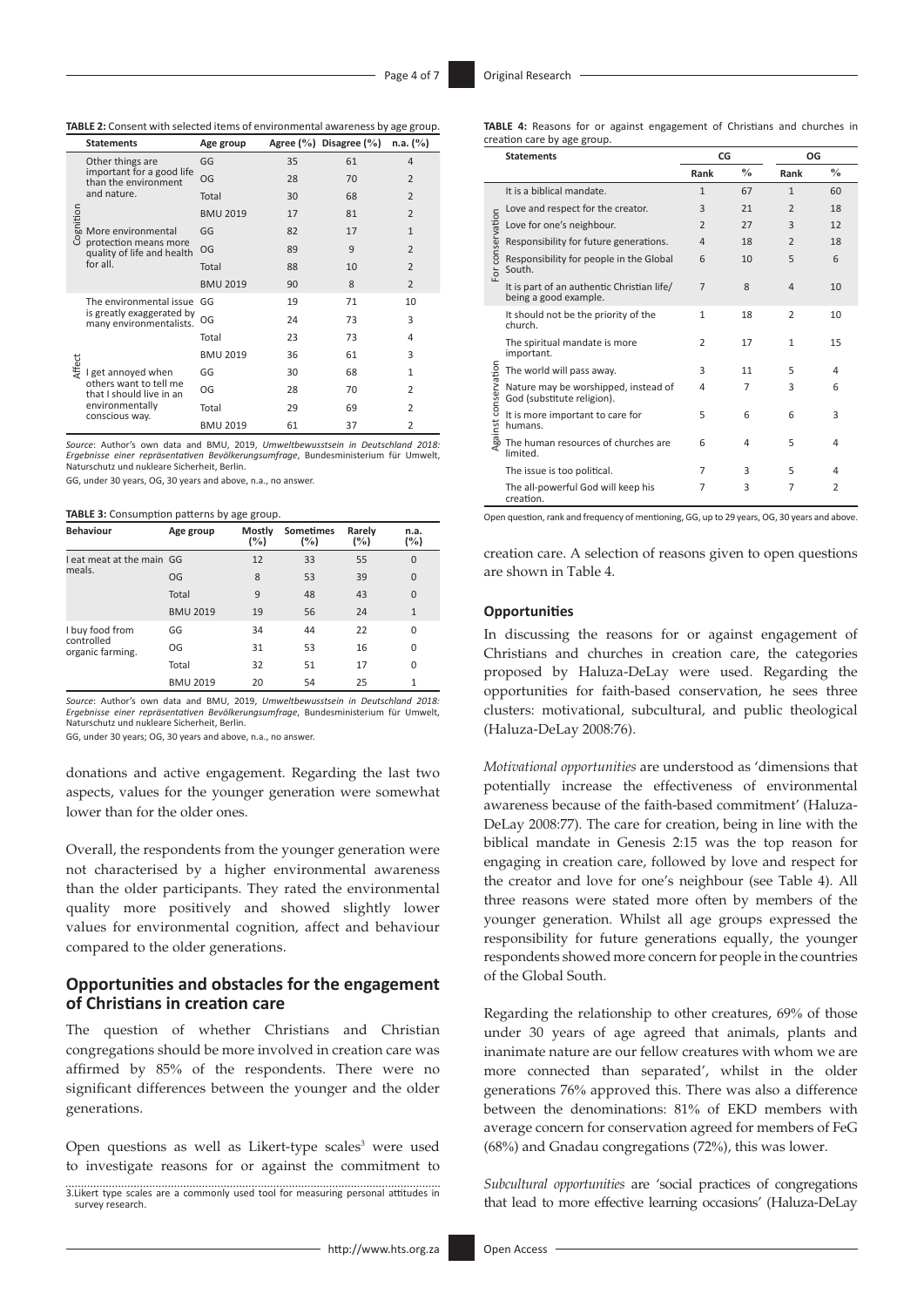2008:76). Twelve per cent of the respondents in a subsample of congregations with at least five respondents stated that the topic of creation care is addressed in sermons. However, there seems to be a distinct difference between the denominations. Whilst in this subsample, 19% of members of FeG and 17% of Gnadauer congregations said that creation care was not a topic covered in their churches, only 1% of EKD members said so. As shown in Table 2, members of Protestant churches in Germany object much less to being told to live in an environmentally conscious way than the German population in general, and about 90% of all respondents agreed that Christian congregations should motivate their members to work for the integrity of creation.

*Public-Theological Opportunities* are related to the way the churches 'constructively engage the public discourse within a pluralist society' (Haluza-DeLay 2008:77). The majority of respondents (90%) agreed that churches should promote their values more strongly in the public and the political arena.

#### **Obstacles**

Haluza-DeLay distinguishes four primary clusters of obstacles to faith-based environmental engagement: paradigmatic, applicability, critical, and conviction (2008:74).

*Paradigmatic obstacles* are understood by Haluza-DeLay as 'elements of theological beliefs or worldviews that disable attention to environmental concerns' (p. 74). The following items are part of this cluster: The danger of idolising nature instead of honouring the Creator (conservation as substitute religion), the eschatological view that the world will pass away, and the opinion that an all-powerful God will not allow his creation to be destroyed by humans. Eschatology and the fear of nature being worshipped were the main points in this study. The younger generation agreed in particular that the world will pass away (see Tables 4 and 5). These views were less common in the Protestant mainline

**TABLE 5:** Approval of obstacles to creation care.

| <b>Statements</b>                                                                                    | Age<br>group | Agree<br>$(\%)$ | <b>Disagree</b><br>(%) | n.a.<br>(%)    |
|------------------------------------------------------------------------------------------------------|--------------|-----------------|------------------------|----------------|
| Because the world will pass away, it                                                                 | GG           | 31              | 67                     | $\overline{2}$ |
| is more important to work for<br>eternal causes than for the<br>protection of nature.                | OG           | 25              | 72                     | $\overline{4}$ |
| Because God is all-powerful, he will                                                                 | GG           | 15              | 73                     | 12             |
| not let his creation be destroyed by<br>humans.                                                      | OG           | 20              | 71                     | 9              |
| Conservationists often idolise nature                                                                | GG           | 50              | 32                     | 18             |
| instead of honouring the Creator.                                                                    | OG           | 51              | 39                     | 10             |
| It is more important to care for                                                                     | GG           | 60              | 22                     | 18             |
| people in need than to<br>preserve creation.                                                         | OG           | 40              | 43                     | 18             |
| Our lifestyles and economy are                                                                       | GG           | 73              | 13                     | 14             |
| characterised by structures and<br>values that do not match to God's<br>ideas of a flourishing life. | OG           | 77              | 14                     | 8              |
| The lifestyles and attitudes of                                                                      | GG           | 48              | 40                     | 12             |
| Christians are influenced more by<br>their environment and advertising<br>than by biblical values.   | OG           | 51              | 38                     | 10             |
| God has placed humans above the                                                                      | GG           | 58              | 39                     | 3              |
| rest of creation to dominate it and<br>use it for their own needs.                                   | OG           | 47              | 48                     | 6              |

GG, under 30 years, OG, 30 years and above, n.a., no answer.

*Applicability obstacles* are concerned with 'the appropriate amount of attention given to environmental concerns' (Haluza-DeLay 2008:75). The argument that other tasks of the congregation should not be neglected because of creation care was a major concern and was emphasised especially by the younger generation (see Table 4) and the members of the FeG and Gnadau congregations (20% and 15% approval compared to 2% for EKD members with average concern for creation care). It was specifically pointed out that spiritual concerns should not be neglected (see Table 4) and that helping people in need was more important than caring for creation (see Table 5).

*Critical obstacles* are understood as 'those that result from underanalysis of societal and cultural factors that affect the human-earth relationship' (Haluza-DeLay 2008:75). Most respondents agreed that the society and the lifestyles of Christians are influenced by non-biblical values (see Table 5). The approval was slightly higher from the older generations. There was not much difference in this aspect between the denominations. Haluza-DeLay (2008:75) considers viewing the environment mainly as a resource for human utilisation as a part of the Western culture. About half of the respondents agreed that God has placed humans above the rest of creation to dominate it and use it for their own needs. This value was again higher for the younger generation (see Table 5). Members of EKD churches showed less agreement on this statement.

# **Discussion**

This study investigated the environmental awareness and views on creation care of the members of Protestant churches in Germany, most of whom described themselves as rather, or very strongly religious. Although the sample of this study was not representative and did not include all Protestant denominations, in many cases, the data were consistent with the results of the representative study on environmental awareness in Germany (BMU 2019). The respondents ranked environmental and climate issues similarly important, but their perception of environmental quality was slightly higher (see Figure 1). The high importance of environment and climate issues is also in line with the Shell study with 12 to 25-year-old Germans (Shell Deutschland 2020:56). The Sinus study of German teenagers showed that this concern is shared by young people from all social milieus (Calmbach et al. 2020:405f., 452).

Environmental cognition and affect were slightly lower than of the average German (see Figure 2). These differences are a little more pronounced in the younger generation. It seems that young Protestant Christians in Germany do not see the importance of an intact environment for their well-being as strongly as older generations (see Table 2). However, the participants of this study scored higher values in environmental behaviour (see Figure 2). The younger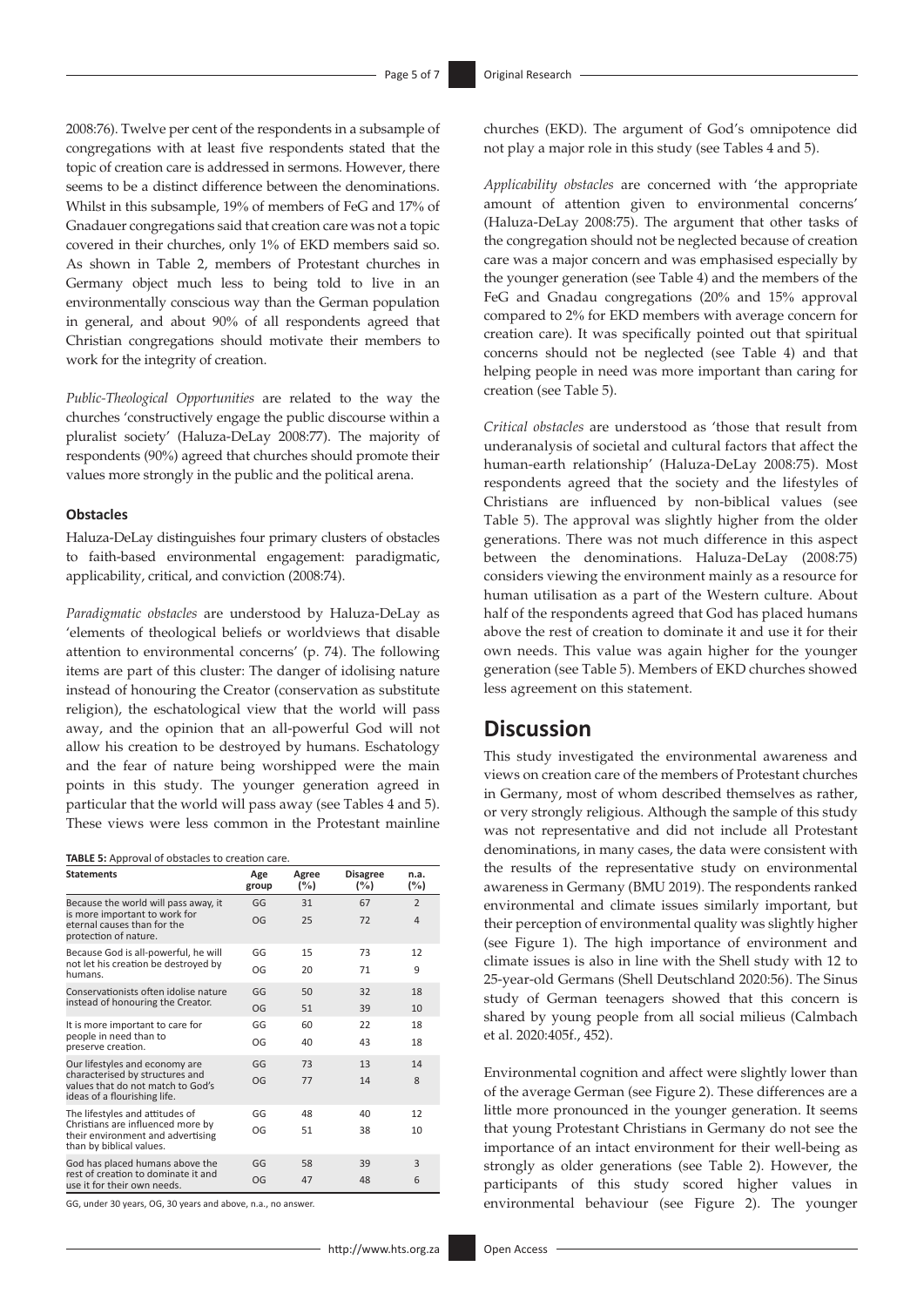generation seems to be, particularly, more concerned about sustainable food consumption (see Table 3). The value for meat consumption (see Table 3) is close to the value of the BMU youth study for idealistic youth of 49% who prefer a predominantly vegetarian or vegan diet (BMU 2020:13). According to the Sinus categories, $4$  in particular young people from postmaterial and expeditive milieus are into vegetarian or vegan food and fair trade products (Calmbach et al. 2020:553). The doubts about the importance of economic growth, which BMU found for idealistic youth (BMU 2020:13) and also Calmbach et al. (2020:567), were also seen amongst the highly religious youth in our study. A striking difference is the much higher willingness of church members to consider a more sustainable lifestyle as shown in Table 2.

The majority of the respondents affirmed that Christians should be involved in creation care. However, the faith-based opportunities and obstacles for conservation mentioned by the respondents seem to keep in balance. As strong motivational opportunities, the biblical mandate in Genesis 2:15, respect and love for God the creator, and the commandment to love one's neighbour were identified (see Table 4). On the other hand, the data reveal that paradigmatic obstacles, especially, eschatology and the fear of nature worship (see Tables 4 and 5) restrict the engagement. In contrast to the results of a study in evangelical congregations in the USA (Peifer et al. 2014), the argument of God's omnipotence did not play a major role (see Table 5).

Interestingly, the younger generation showed stronger approval both for opportunities as well as for obstacles. This indicates that highly religious young people may have more clear-cut theological views compared to more mature Christians. On the practical side, there was a higher willingness for changes to the lifestyle and subcultural opportunities of discussing environmental issues in church, but creation care is also seen as competition for spiritual concerns (applicability obstacles). The later view is quite common for young people (see Tables 4 and 5). The younger respondents seem to be close to the 'idealistic youth' characterised by BMU (2020:12); however, they may focus their efforts on the church, rather than on protecting the environment.

As mentioned above, the study was not representative and covered only a limited section of the denominational spectrum of churches in Germany. Nevertheless, the research offers first insights into a topic, which has been little researched so far. It is planned as a next step to validate and deepen the results of the quantitative survey with qualitative interviews in various congregations.

# **Conclusion**

Whilst this study primarily provides some insight into the environmental views in Protestant churches in Germany, it also offers some hints on how the engagement of churches in these issues could be strengthened. I see three areas for action: theological reflection, the incorporation of creation care in the activities of the congregation, and creative ways to communicate the concern for creation. For theological reflections, the dualism between the spiritual realm and nature, as well as eschatological stereotypes should be discussed and questioned. For the work in Christian congregations, the perceived competition between activities related to creation care and spiritual concerns need to be addressed. Creation care could be considered a form of diakonia, which is a genuine dimension of Christian life and service. Activities related to nature may stimulate the spiritual experiences of church members and can be a bridge to engage with other members of the local communities. Opportunities to communicate the concern for creation can be found in regular church activities such as worship services, small groups and clubs for children and teenagers. This aspect can enrich the spiritual lives of the participants and make Christian faith more tangible and practical. The results indicate the opportunity and need to encourage young Christians to reflect on these issues. For children and teenagers, Christian scouting can offer a framework for such activities, whilst organisations like the Christian conservation network 'A Rocha may provide opportunities for youth and adults.

# **Acknowledgements Competing interests**

The author declares that he has no financial or personal relationships that may have inappropriately influenced him in writing this article.

#### **Author's contributions**

T.K. is the sole author of this research article.

#### **Ethical considerations**

This article followed all ethical standards for research, in particular, regarding anonymity and did not cause any harm to participants.

#### **Funding information**

This research received no specific grant from any funding agency in the public, commercial or not-for-profit sectors.

#### **Data availability**

The data are available on request.

#### **Disclaimer**

The views and opinions expressed in this article are those of the author and do not necessarily reflect the official policy or position of any affiliated agency of the author.

# **References**

<sup>4.</sup>The Sinus Institute distinguishes different milieus according to social situation (lower, middle and upper class) and basic orientation (tradition, modernisation, reorientation).

BMU, 2019, *Umweltbewusstsein in Deutschland 2018: Ergebnisse einer repräsentativen*  Bevölkerungsumfrage, Bundesministerium für Umwelt, Naturschutz und nukleare Sicherheit, Berlin.